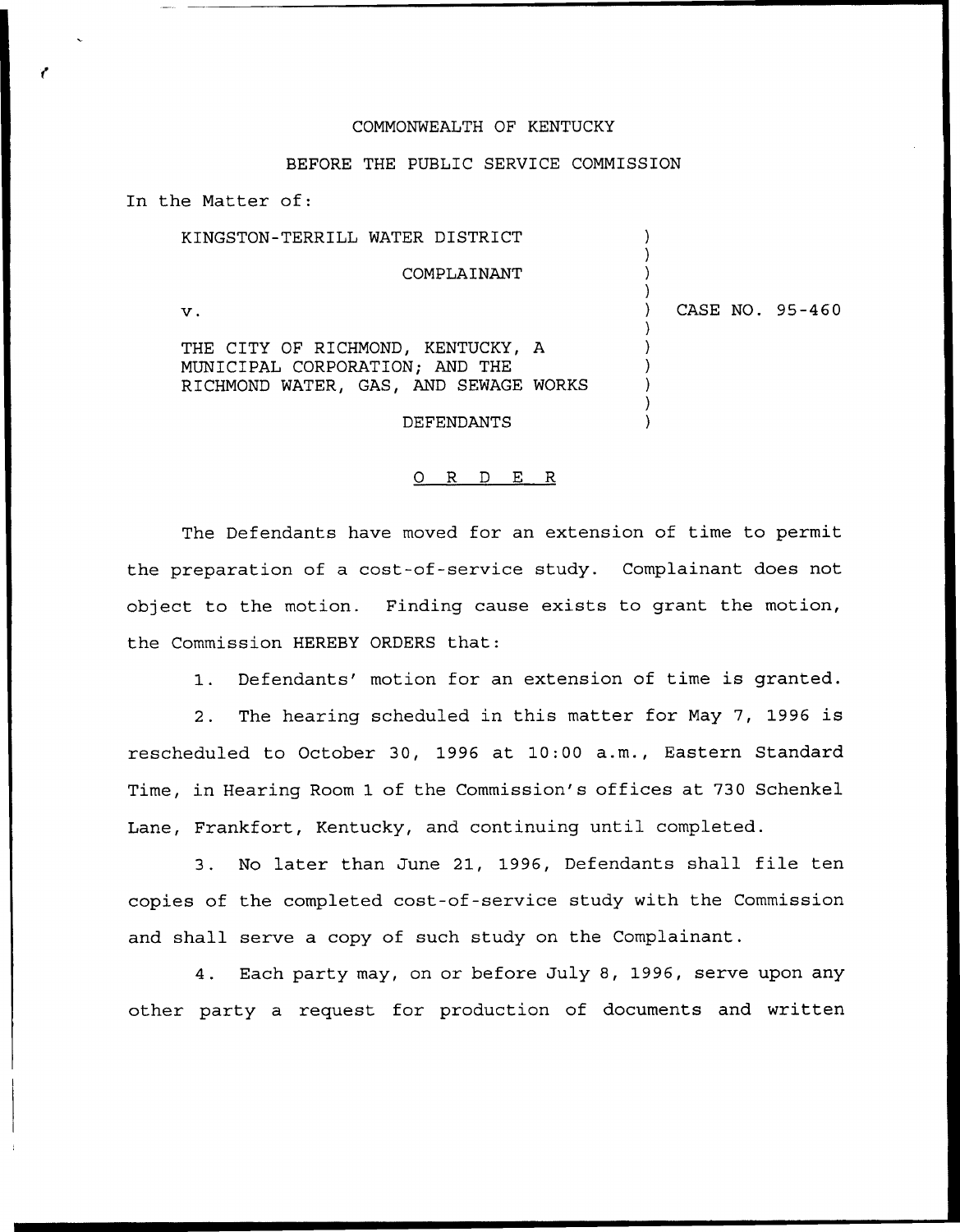interrogatories to be answered by the party served within 15 days of service.

5. Each party may, on or before August 7, 1996, serve upon any other party a supplemental request for production of documents and supplemental written interrogatories to be answered by the party served within 15 days of service.

6. Each party may, on or before September 9, 1996, take the testimony of any person by deposition upon oral examination pursuant to notice or by agreement.

7. Each party may, on or before September 9, 1996, serve upon any other party a written request for admission, for purposes of this proceeding only, of the truth of any matter relevant to this proceeding set forth in the request that relate to statements or opinions of fact or of the application of law to fact. The matter is admitted unless, within 10 days after service of the request, the party to whom the request is directed serves upon the party requesting the admission a written answer or objection. The form of the request for admission and the answer or objection thereto shall otherwise be governed by Kentucky Civil Rule 36.

8. Each party shall, on or before October 4, 1996, serve upon the other parties the written direct testimony of those witnesses which it expects to call at the formal hearing.

9. Each party shall, on or before October 21, 1996, serve upon the other parties the written testimony of those witnesses which it expects to call in rebuttal at the formal hearing.

 $-2-$